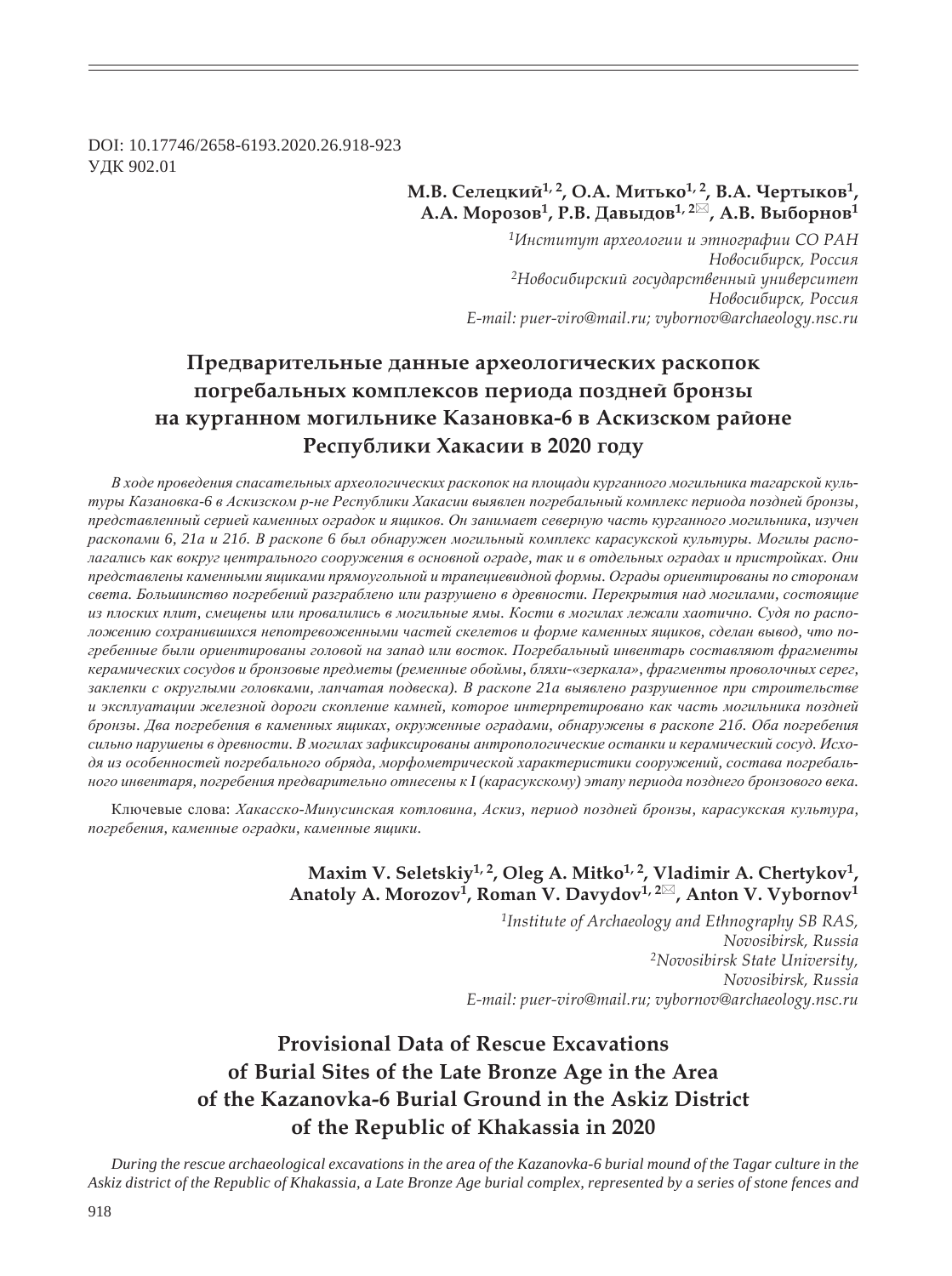*cysts, was discovered. It occupies the northern part of the burial mound and was studied by excavations No. 6, 21a, and 21b. A burial complex of the Karasuk culture was discovered in excavation No. 6. The graves were located both around the central structure in the main fence, and in separate fences and annexes. They are represented by rectangular and trapezoidal stone cysts. Fences are oriented to the cardinal points. Most of the burials were plundered or destroyed in antiquity. Overlappings over the graves, consisting of À at slabs, are displaced or fell into the grave pits. The bones in the graves were arranged chaotically. Based on the location of undisturbed parts of the skeletons and the shape of the stone cysts, it was concluded that the buried were oriented to the west or east. The burial inventory is represented by fragments of ceramic vessels and bronze objects (belt clips, plate "mirrors," fragments of wire earrings, rivets with rounded heads, clawed pendant). Excavation 21a revealed an accumulation of stones destroyed during the construction and operation of the railway, which was interpreted as part of a Late Bronze burial ground. Two burials in stone cysts surrounded by fences were found in excavation 21b. Both burials were badly damaged in antiquity. Anthropological remains and a ceramic vessel were recorded in the graves. Based on the features of the burial rite, the morphometric characteristics of the structures, the composition of the burial implements, the burials were preliminarily attributed to Stage I (Karasuk) of the Late Bronze Age.*

Keywords: *Khakass-Minusinsk depression, Askiz, Late Bronze Age, Karasuk culture, burial mounds, stone cysts.*

Наиболее полно эпоха поздней бронзы в Минусинской котловине представлена памятниками карасукской культуры. Благодаря хорошо разработанной периодизации погребальных комплексов и типологии сопроводительного инвентаря, многие ее памятники являются опорными не только для Южной Сибири, но и для сопредельных территорий. Цель статьи – осветить результаты полевых исследований курганов периода поздней бронзы (карасукской культуры) на площади курганного могильника Казановка-6, связанных с выполнением мероприятий по обеспечению сохранности объектов археологического наследия в зоне планируемого строительства объекта «Второй путь на перегоне Югачи-Казановская Красноярской железной дороги» в Аскизском р-не Республики Хакасии. Погребальные структуры карасукской культуры в зоне воздействия железной дороги в 2020 г. исследованы в рамках отдельных раскопов. Дальнейшие спасательные раскопки существенно расширят представления о планиграфии и хронологии могильника, поэтому в статье приведены предварительные результаты атрибуции и интерпретации полученных данных.

В процессе проведения спасательных археологических раскопок ИАЭТ СО РАН на площади курганного могильника тагарской культуры Казановка-6 выявлен погребальный комплекс периода поздней бронзы. Курган 6 в ходе предшествующей разведки был определен как частично разрушенный тагарский курган, подобный нескольким десяткам других объектов могильника, расположенных вдоль железной дороги. Однако при раскопках этого кургана обнаружилось, что он содержит поле каменных оградок и ящиков периода поздней бронзы. В целях выяснения его границ раскоп был расширен и заложены дополнительные площади для исследования слабовыраженных возвышенностей (раскопы 21а, 21б). Полевые работы показали, что могильное поле периода поздней бронзы распространяется за пределами исследованных площадей.

Еще при проведении рекогносцировочных работ было зафиксировано большое количество разновременных техногенных нарушений (лесозащитная полоса, противопожарная опашка, грунтовая дорога и пр.). Именно с их наличием связано смещение и частичное разрушение сооружений практически всех археологических объектов. Очевидно, что некоторые курганы могильника находились на участке, по которому непосредственно было проложено железнодорожное полотно.

Группа погребений периода поздней бронзы занимает северную часть курганного могильника. Со всех сторон, кроме северной, эти погребения приближаются (5–25 м) к курганам тагарской культуры. Часть могильника изучена серией раскопов: основной раскоп 6 с прирезками и раскопы 21а, 21б. Заложенный с целью изучения слабовыраженных возвышенностей, предположительно, карасукской культуры раскоп 21 в показал наличие курганов с разрушенной насыпью самых ранних этапов тагарской культуры; результаты работ в нем не приводятся в данной статье.

Курган 6. Объект представлял собой могильный комплекс позднего бронзового века - карасукской культуры. Абсолютное большинство погребений нарушено в древности. Центральная бровка проведена через выкладку горизонтально лежащих плит в центре раскопа, которые были использованы в качестве перекрытия могил и, как оказалось, смещены в результате разграбления.

После снятия дерна и зачистки исследуемой площади было зафиксировано семь могил. Благодаря расширению раскопа в северном направлении на 2 м в длину и 5,5 м в ширину обнаружена моги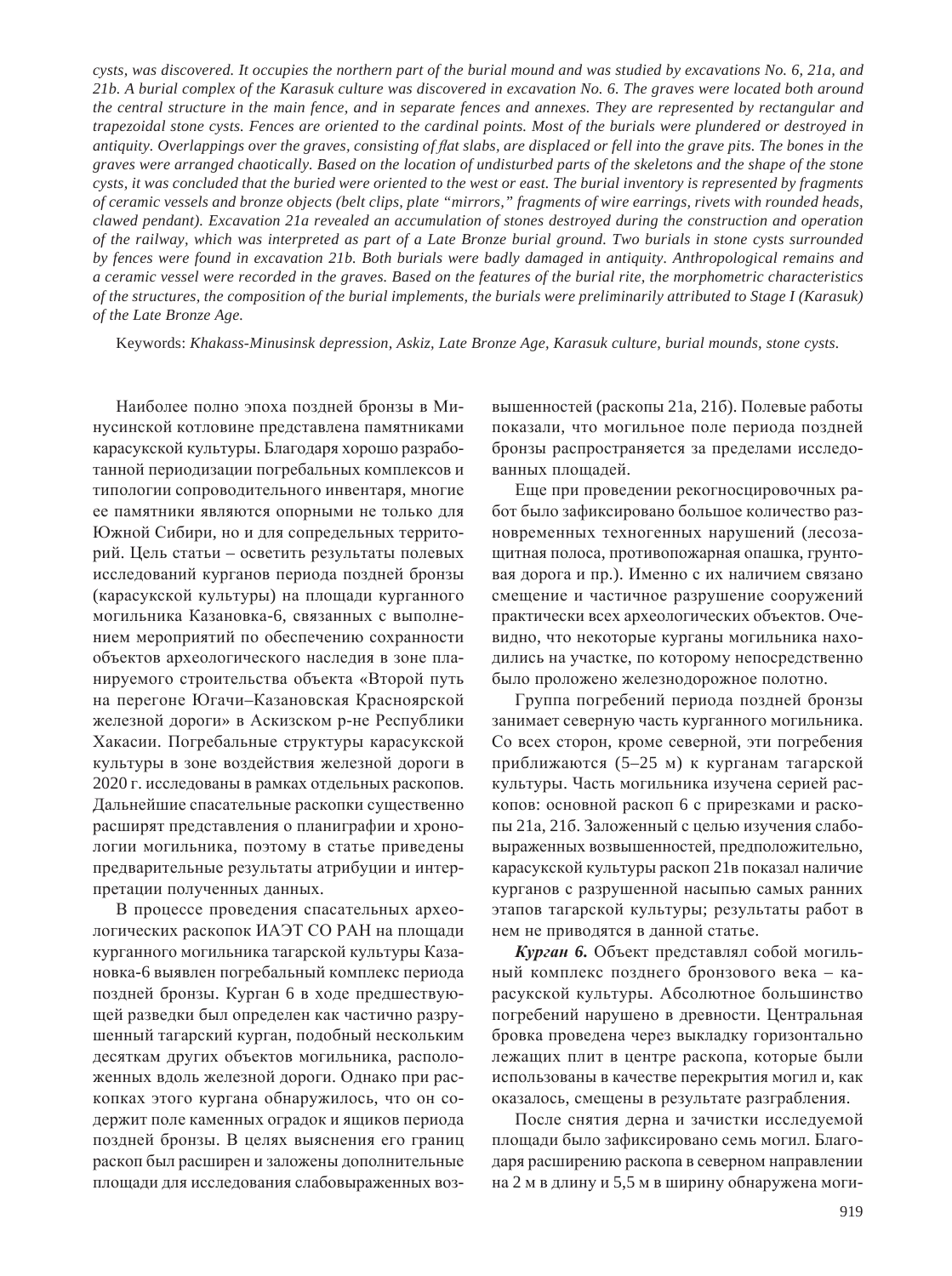ла 8 с частично сохранившимися стенками ящика и ограды. Помимо этого, сделаны дополнительные прирезки с юго-восточной (четыре погребения) и восточной (четыре погребения) сторон.

Все могилы в пределах площади раскопа располагались как вокруг центрального сооружения в основной ограде, так и в отдельных оградах и пристройках. Исключение составила могила 1, у которой ограда отсутствовала. Могилы представлены каменными ящиками прямоугольной и трапециевидной формы (до 2 м в длину, 0,6–0,8 м в ширину, противоположные стенки параллельны или субпараллельны, толщина плит до 5–7 см). Их ориентировка соответствовала ориентировке оград по странам света. Верхние части плит ящиков сме-



Рис. 1. Погребение в могиле 7 кургана 6 могильника Казановка-6. Помимо этого, среди костей скелета

щены в ходе тафономических процессов, разрушения лесозащитными насаждениями и строительными и ремонтными работами на железной дороге, а также древними нарушениями. Практически все перекрытия над могилами, состоявшие из плоских плит, уложенных в 1–2 слоя, смещены со своих мест или провалились в могильные ямы. Большинство захоронений разрушено и разграблено, кости скелетов лежали хаотично и встречались на всех уровнях заполнения могильных ям. Непотревоженной осталась только могила 7 (рис. 1). В части могил черепа отсутствовали. Предварительно, судя по сохранившимся костям скелетов там, где можно видеть их положение *in situ*, и по форме каменных ящиков, погребенные были ориентированы головой на за-

пад и восток. Планиграфические или хронологические детерминанты ориентировки погребенных на данном могильнике пока не установлены.

Во многих случаях на костях скелетов, в заполнениях и на дне могильных ям фиксировались следы окислов бронзы – остатки извлеченных из погребений бронзовых изделий. В большей части могил обнаружены керамические сосуды (до двух сосудов в погребении). В частности, в могиле 4 под наклонно стоявшей плитой уцелел керамический сосуд, тулово которого украшено орнаментом, сочетающим треугольные фигуры и зигзагообразные линии (рис. 2, 1).

В могиле 7 обнаружен анатомически почти полный скелет, лежащий вплотную к южной (длинной) стенке каменного ящика (грудной отдел на спине, ноги развернуты коленями вниз, череп на правой стороне) (см. рис. 1). А.В. Поляков относит подобную позу к варианту положения тела А, не связанному с местными традициями [2009, с. 41]. В районе тазовых костей располагалась бронзовая лапчатая подвеска (рис. 2, 4). В материалах карасукской культуры подвески с боковыми гранями в виде волнистых линий отнесены к типу I и идентифицируются преимущественно в качестве женских головных украшений. Они были распространены в поздний период «классического» и на протяжении всего «каменоложского» этапа карасукской культуры [Поляков, 2006, с. 89, 99].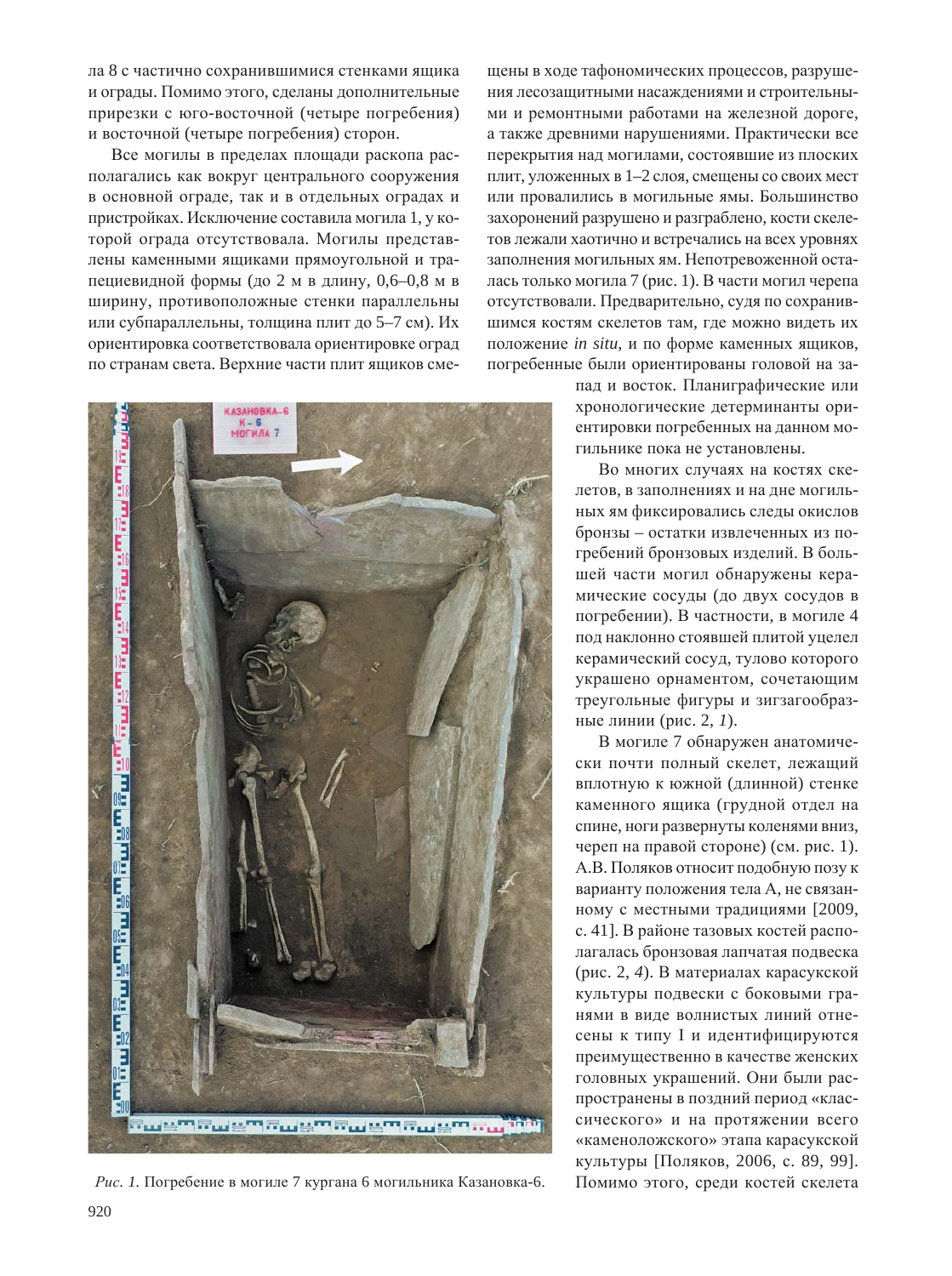и на дне могильной ямы найдено 25 обойм от ремня. Они изготовлены из тонкого бронзового листа и имеют плохую сохранность (длина до 1,4 см, ширина 0,3–0,5 см). Скорее всего, украшенный бронзовыми обоймами узкий кожаный ремень был одной из деталей женского костюма и с ним могла быть связана лапчатая подвеска, что может отражать локальные различия в костюме отдельных групп карасукского населения. Из предметов сопроводительного инвентаря также следует отметить бляхи-«зеркала» (могилы 3, 6), отличающиеся от хорошо известных в сибирских древностях бронзовых зеркал раннего железного века небольшой выпуклостью (рис. 2, 2, 3), фрагменты бронзовых проволочных серег и небольшие заклепки с округлыми головками. Последние были обнаружены в районе окончания стоп (могила 1).

Раскоп 21*a*. В данном раскопе найдено разрушенное при строительстве и эксплуатации железной дороги скопление камней, ассоциированное с небольшой ямой. Судя по планиграфически-стратиграфической позиции, это часть могильника периода поздней бронзы. К северо-западу от скопления зафиксирован угол оградки карасукского кургана, снивелированного насыпью железной дороги.

**Раскоп 216.** Расположен к югу от раскопа кургана 6 и отделен от него железной дорогой. В нем обнаружены два погребения в каменных ящиках, окруженные каменными оградами. В обоих случаях зафиксированы отдельные сохранившиеся части стенок. Стенки ограды ориентированы по сторонам света с небольшим смещением против часовой стрелки на 15–20°. Средние размеры целых плиток ограды  $-0.5 \times$  $\times$  0,3  $\times$  0,03 м. Большая часть плиток сильно повреждена распашкой территории могильника. Лучше всех сохранились северная и восточная стены. Каменные ящики расположены в центральной части конструкции с небольшим смещением в восточном направлении. Ориентированы по оси юг-юго-запад – север-северо-восток. Ящики сложены из цельных плит (по две поперечные и продольные). Плиты повреждены в процессе распашки и сильно растрескались. Толщина плит – 0,03– 0,05 м. В погребениях зафиксированы антропологические останки и керамический сосуд. Обе могилы сильно нарушены в древности. На костях скелетов видны следы от бронзовых изделий. В одном из погребений сохранились кости барана.

В большинстве случаев можно судить о характере нарушения погребений. Предполагаем, что



Рис. 2. Погребальный инвентарь из кургана 6 могильника Казановка-6.

 $1$  – керамический сосуд (могила 4);  $2$  – бляха (могила 3);  $3$  – бляха-«зеркало» (могила 6); 4 – лапчатая подвеска (могила 7).  $2-4$  – бронза.

> после захоронения умершего и завершения формирования погребальной конструкции в могильную камеру было осуществлено проникновение. На момент повторного вскрытия каменный ящик не был еще заполнен грунтом либо был заполнен частично, соответственно, «грабителям» не понадобилось раскапывать камеру. Из захоронений, скорее всего, были извлечены бронзовые предметы, о присутствии которых свидетельствуют зеленые окислы на костях и камнях. В процессе изъятия предметов большинство костей было перемещено и извлечено полностью либо за небольшим исключением. После «разграбления» ящики были засыпаны грунтом вперемешку с небольшими плитами.

> В научной литературе ко времени поздней бронзы в Хакасско-Минусинской котловине принято относить период с конца II по начало I тыс. до н.э., представленный на этой территории карасукской культурой [Теплоухов, 1929; Киселев, 1951; Грязнов, Пяткин, Максименков, 1968]. В нашей работе учитывается периодизация, относительно недавно разработанная А.В. Поляковым и И.П. Ла-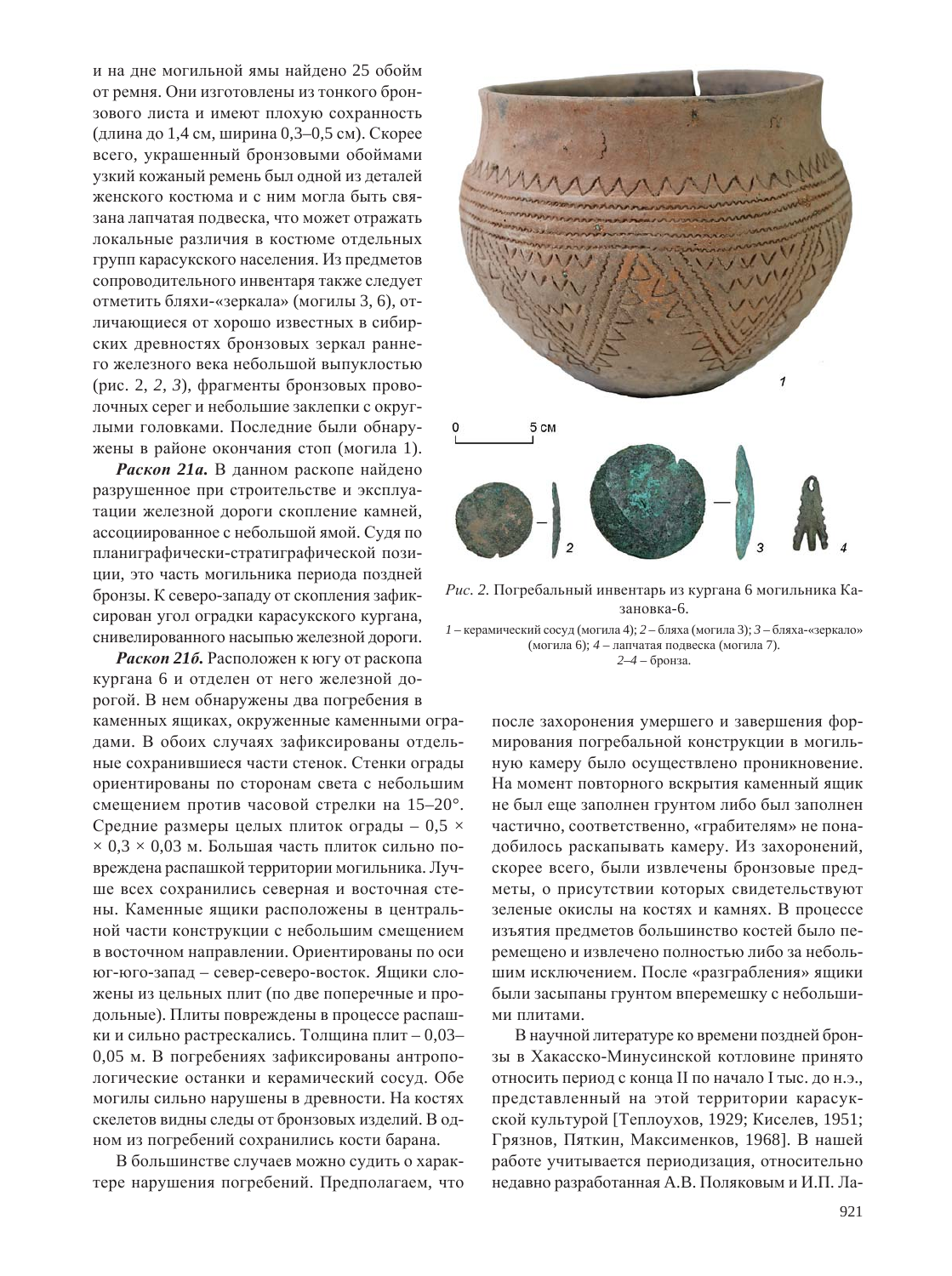заретовым. В ней период поздней бронзы Южной Сибири представлен в четырех этапах, которые, в свою очередь, подразделяются на хронологические горизонты. Периодизация основана на детальном анализе совстречаемости элементов погребальных конструкций, особенностях обрядовых традиций и инвентаря. Она отражает относительную последовательность позднебронзовых памятников Хакасско-Минусинской котловины. Таким образом, по хронологии погребальных комплексов определены временные рамки появления на этой территории ранее неизвестных украшений, их бытования, распространения и видоизменения.

За самым ранним. І этапом. А.В. Поляковым и И.П. Лазаретовым оставлено традиционное название карасукский. В его составе выделяются два последовательных хронологических горизонта или подэтапа: ранний I-а и поздний I-б. Следующий этап, карасук-лугавский (II этап), также включает два хронологических горизонта - II-а и II-б. В III этап, лугавский, входят хронологические горизонты Ill-а, III-б и III-в. Последний, IV этап, баиновский, состоит из подэтапов IV-а и IV-б [Лазаретов, 2006; Лазаретов, Поляков, 2008, с. 33-46; Поляков, 2002; 2020, с. 36]. Данная периодизация отражает динамику эволюции наборов украшений на протяжении всех четырех этапов эпохи поздней бронзы Минусинской котловины.

Особенности погребального обряда, морфометрическая характеристика сооружений и сопроводительного инвентаря, включающего бронзовые «зеркала», обоймы ремней и других украшений, в т.ч. предметов персонального использования, в сочетании с наличием плоскодонных керамических сосудов позволяют предварительно отнести часть курганного могильника Казановка-6 к I (карасукскому) этапу периода позднего бронзового века. При этом нельзя исключить, что присутствие могил с ориентацией умерших головой на запад может свидетельствовать о заключительном периоде этого этапа, граничащем с ранней стадией II (карасук-лугавского) этапа.

В настоящее время изучение карасукской культуры Минусинской котловины является актуальной и перспективной темой для реконструкции ряда ключевых моментов в истории бронзового века Южной Сибири, включая восстановление таких явлений, как миграции древнего населения из соседних, порой далеко расположенных регионов. Полученные в ходе полевых работ материалы раскопок карасукских курганов могильника Казановка-6 служат существенным дополнением археологических источников по древней истории населения Южной Сибири в эпоху бронзы.

#### **Благодарности**

Авторы искренне благодарны В.С. Зубкову, Ю.В. Тетерину, Н.А. Боковенко, А.В. Полякову, С.В. Александрову за советы и консультации при исследовании памятника, А.В. Герих за технологическое и камеральное сопровождение раскопок части курганного могильника. Культурно-хронологическая атрибуция и интерпретация материалов археологических полевых работ выполнены по проекту НИР ИАЭТ СО РАН № 0329-2019-0007 «Изучение, сохранение и музеефикация археологического и этнокультурного наследия Сибири».

### Список литературы

 $\Gamma$ рязнов М.П., Пяткин Б.Н., Максименков Г.А. Карасукская культура // История Сибири. – Л.: Наука,  $1968. - C. 180 - 196.$ 

Киселев С.В. Древняя история Южной Сибири. -М.: Изд-во АН СССР, 1951. – 643 с.

Лазаретов И.П. Заключительный этап эпохи бронзы на Среднем Енисее: автореф. дис. ... канд. ист. наук. - $\mathcal{C}\Pi$ <sup>6</sup>., 2006. – 34 c.

Лазаретов И.П., Поляков А.В. Хронология и периодизация комплексов эпохи поздней бронзы Южной Сибири // Этнокультурные процессы в Верхнем Приобье и сопредельных регионах в конце эпохи бронзы. -Барнаул: Концепт, 2008. – С. 33–55.

Поляков А.В. Схема периодизации классического этапа карасукской культуры // Степи Евразии в древности и средневековье. – СПб.: Изд-во Гос. Эрмитажа,  $2002. - C. 209 - 231.$ 

Поляков А.В. Лапчатые привески карасукской культуры (по материалам погребений) // Археологические Вести. – 2006. – Вып. 13. – С. 82–101.

Поляков А.В. Положение тела погребенного в могилах эпохи поздней бронзы на Среднем Енисее // Народы и культуры Южной Сибири и сопредельных территорий: история, современное состояние, перспективы. – Абакан: Абакан. книж. изд-во, 2009. – С. 40–43.

Поляков А.В. Проблемы хронологии и культурогенеза памятников эпохи палеометалла Минусинских котловин: автореф. дис. ... д-ра ист. наук. - СПб., 2020. -53 c.

Теплоухов С.А. Опыт классификации древних металлических культур Минусинского края (В кратком изложении) // Материалы по этнографии. - 1929. - Т. IV, вып.  $2. - C. 44-45.$ 

#### **References**

**Gryaznov M.P., Pyatkin B.N., Maksimenkov G.A.** Karasukskaya kul'tura. In *Istoriya Sibiri*. Leningrad: Nauka, 1968, pp. 180–196. (In Russ.).